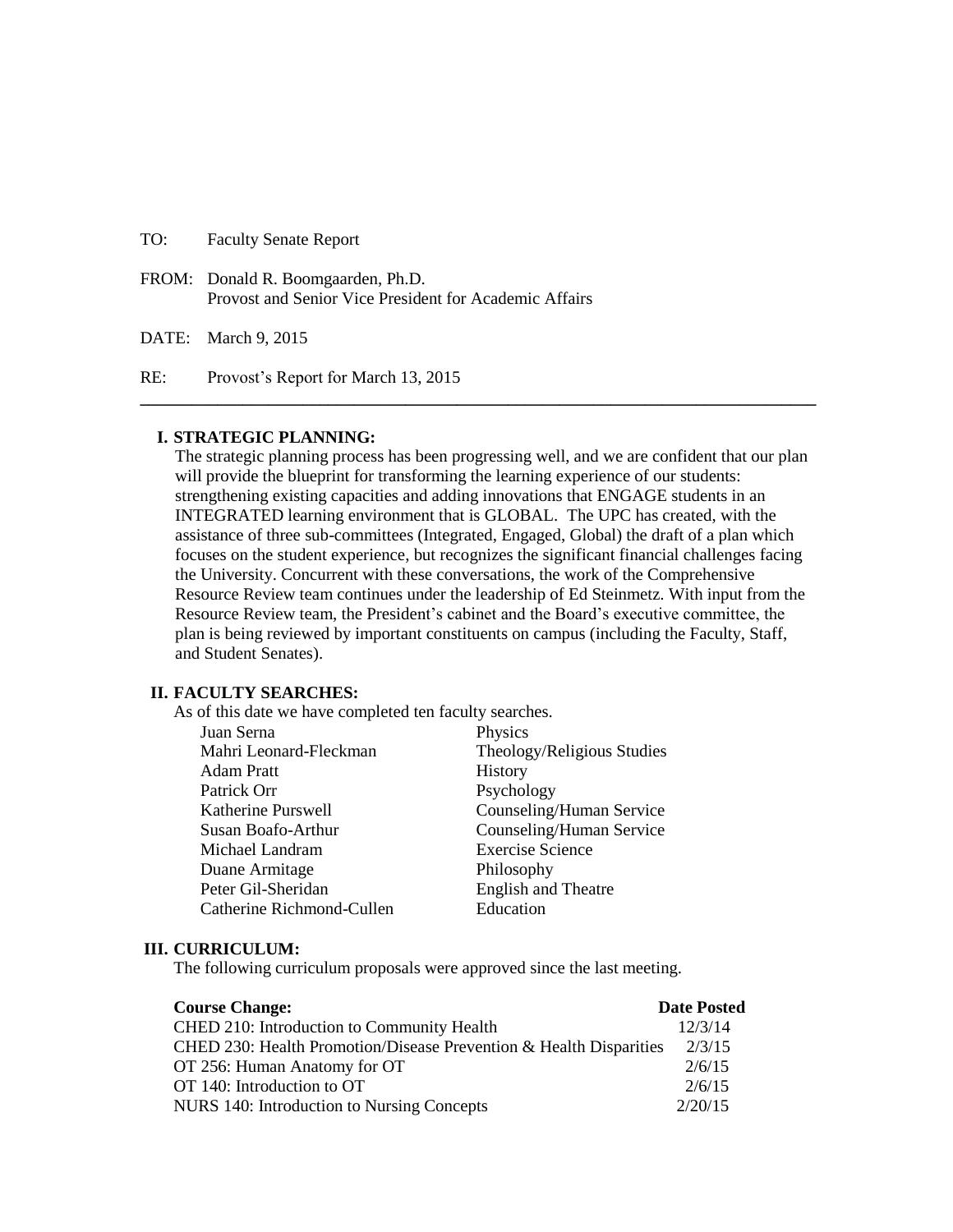| COUN 537: Career Development in the Schools                                   | 2/20/15  |
|-------------------------------------------------------------------------------|----------|
| <b>Course Deletion:</b><br>EC 361: Electronic Business Communication Networks | 11/10/14 |
| <b>New Course:</b>                                                            |          |
| PSYC 364: Psychology of Diversity                                             | 12/8/14  |
| EC 261: Introduction to Business Programming                                  | 11/10/14 |
| <b>Program Change:</b>                                                        |          |
| MS in Human Resources                                                         | 10/15/14 |
| Early & Primary Teacher Education Program                                     | 2/4/15   |
| Middle Level Teacher Education Program                                        | 2/4/15   |
| <b>Secondary Education Programs</b>                                           | 2/4/15   |
| Secondary Education - English                                                 | 2/4/15   |
| <b>CHED</b> Major                                                             | 2/6/15   |
| Electronic Commerce Major                                                     | 11/10/14 |

# **IV. THE COLLEGES:**

## **The Panuska College of Professional Studies**

- Margarete Zalon, PhD, RN, ACNS-BC, FAAN is the co-editor of a book, *Nurses Making Policy from Bedside to Boardroom*, co-published by Springer and the American Nurses Association, along with Rebecca Patton, MSN, CNOR, RN, FAAN of Case Western Reserve University and Ruth Ludwick, PhD, RN, FAAN, Professor Emerita.
- Paul Sung, Ph.D., associate professor in physical therapy, is completing a presentation on "Kinematic characteristic of postural stability during one leg standing in athletes" at the International Conference on Sports Medicine and Fitness, March 23-25, 2015 Chicago, USA.
- Peter C. Olden, Ph.D., MHA, published the second edition of his textbook that is used in health administration programs in the US and Canada. Citation: Olden, P. C. 2015. Management of Healthcare Organizations: An Introduction,  $2<sup>nd</sup>$  edition. Chicago, IL: Health Administration Press.

# **College of Arts and Sciences**

- A University team called the "Royal Engineers" made it to the finals of the Intel-Cornell Cup competition, a college-level embedded design competition created to empower student teams to become inventors of the newest innovative applications of embedded technology. They will be competing with 22 teams from mostly large research 1 school from across the country at the finals held at the NASA Space Center in Cape Canaveral this spring.
- Four Biochemistry, Cell and Molecular Biology majors recently presented their research at the American Society for Cell Biology (ASC) annual conference in Philadelphia.

# **V. CAREER DEVELOPMENT AND INTERNSHIP INITIATIVES:**

- Career Services has identified 23 programs in addition to the career office that source and facilitate experiential learning opportunities for students at the University.
- Career Services will be taking the lead on centralizing all internship and experiential learning information through the use of databases and an institutional site [www.scranton.edu/internships.](http://www.scranton.edu/internships) This will send all stakeholders (external and internal)